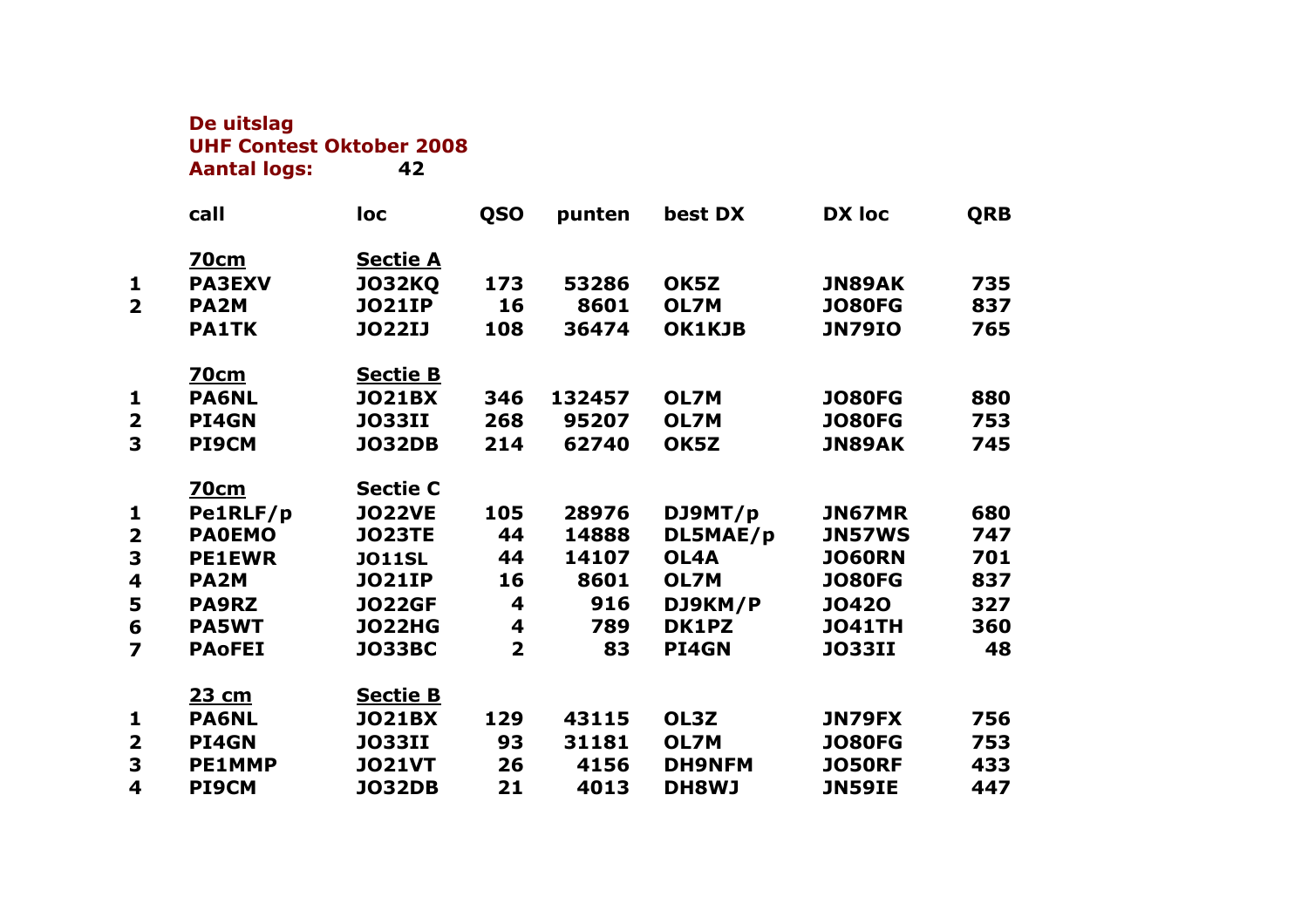|                         | <u>23cm</u>       | <b>Sectie D</b> |                         |       |               |               |     |
|-------------------------|-------------------|-----------------|-------------------------|-------|---------------|---------------|-----|
| 1                       | PA <sub>2</sub> M | <b>JO21IP</b>   | 64                      | 22270 | <b>GM4CXM</b> | <b>IO75IW</b> | 764 |
| $\overline{\mathbf{2}}$ | <b>PAOWMX</b>     | <b>JO21XI</b>   | 49                      | 11645 | OL3Z          | <b>JN79FX</b> | 618 |
| 3                       | <b>PAOS</b>       | <b>JO21FW</b>   | 31                      | 9982  | <b>DL3BQA</b> | <b>JO73CT</b> | 490 |
| 4                       | <b>PA3AWJ</b>     | <b>JO21GW</b>   | 24                      | 8484  | OL7M          | <b>JO80FG</b> | 852 |
| 5                       | <b>PA3EXV</b>     | <b>JO32KQ</b>   | 23                      | 3031  | <b>DH8WJ</b>  | <b>JN59DT</b> | 289 |
| 6                       | <b>PE1EWR</b>     | <b>JO11SL</b>   | 12                      | 2454  | <b>DLOGTH</b> | <b>JO50JP</b> | 515 |
| $\overline{\mathbf{z}}$ | PE1IHU/p          | <b>JO22VE</b>   | 18                      | 2068  | G3XDY         | <b>JO02OB</b> | 314 |
| 8                       | <b>PA9RZ</b>      | <b>JO22GF</b>   | $\overline{\mathbf{2}}$ | 361   | G5B           | <b>IO92WS</b> | 322 |
|                         | <u>13cm</u>       | <b>Sectie B</b> |                         |       |               |               |     |
| 1                       | <b>PA6NL</b>      | <b>JO21BX</b>   | 34                      | 11795 | <b>DL3BQA</b> | <b>JO73CF</b> | 694 |
| $\overline{2}$          | <b>PI4GN</b>      | <b>JO33II</b>   | 28                      | 9470  | F1PYR/p       | <b>JN19BC</b> | 571 |
|                         | <u>13cm</u>       | <b>Sectie D</b> |                         |       |               |               |     |
| $\mathbf{1}$            | <b>PAOS</b>       | <b>JO21FW</b>   | 13                      | 4282  | OK1KIR/p      | <b>JO60PM</b> | 635 |
| $\overline{\mathbf{2}}$ | <b>PAOWMX</b>     | <b>JO21XI</b>   | 13                      | 3961  | G3OHM/p       | <b>IO82XJ</b> | 561 |
| 3                       | <b>PA3AWJ</b>     | <b>JO21GW</b>   | 3                       | 1337  | <b>DL7YC</b>  | <b>JO62PK</b> | 599 |
| $\overline{\mathbf{4}}$ | <b>PE1EWR</b>     | <b>JO11SL</b>   | 6                       | 752   | PI4GN         | <b>JO33II</b> | 300 |
|                         | 9cm               | <b>Sectie B</b> |                         |       |               |               |     |
| 1                       | PI4GN             | <b>JO33II</b>   | 11                      | 2521  | DM7A          | <b>JO60LK</b> | 538 |
| $\overline{2}$          | <b>PA6NL</b>      | <b>JO21BX</b>   | $\overline{\mathbf{2}}$ | 377   | <b>PA6NL</b>  | <b>JO21BX</b> | 232 |
|                         | <u>9 cm</u>       | <b>Sectie D</b> |                         |       |               |               |     |
| $\mathbf{1}$            | <b>PA3AWJ</b>     | <b>JO21GW</b>   | 1                       | 190   | <b>DLOV</b>   | <b>JO32PC</b> | 190 |
|                         | <u>6cm</u>        | <b>Sectie B</b> |                         |       |               |               |     |
| $\mathbf{1}$            | <b>PA6NL</b>      | <b>JO21BX</b>   | 10                      | 2719  | <b>DL7YC</b>  | <b>JO62PK</b> | 626 |